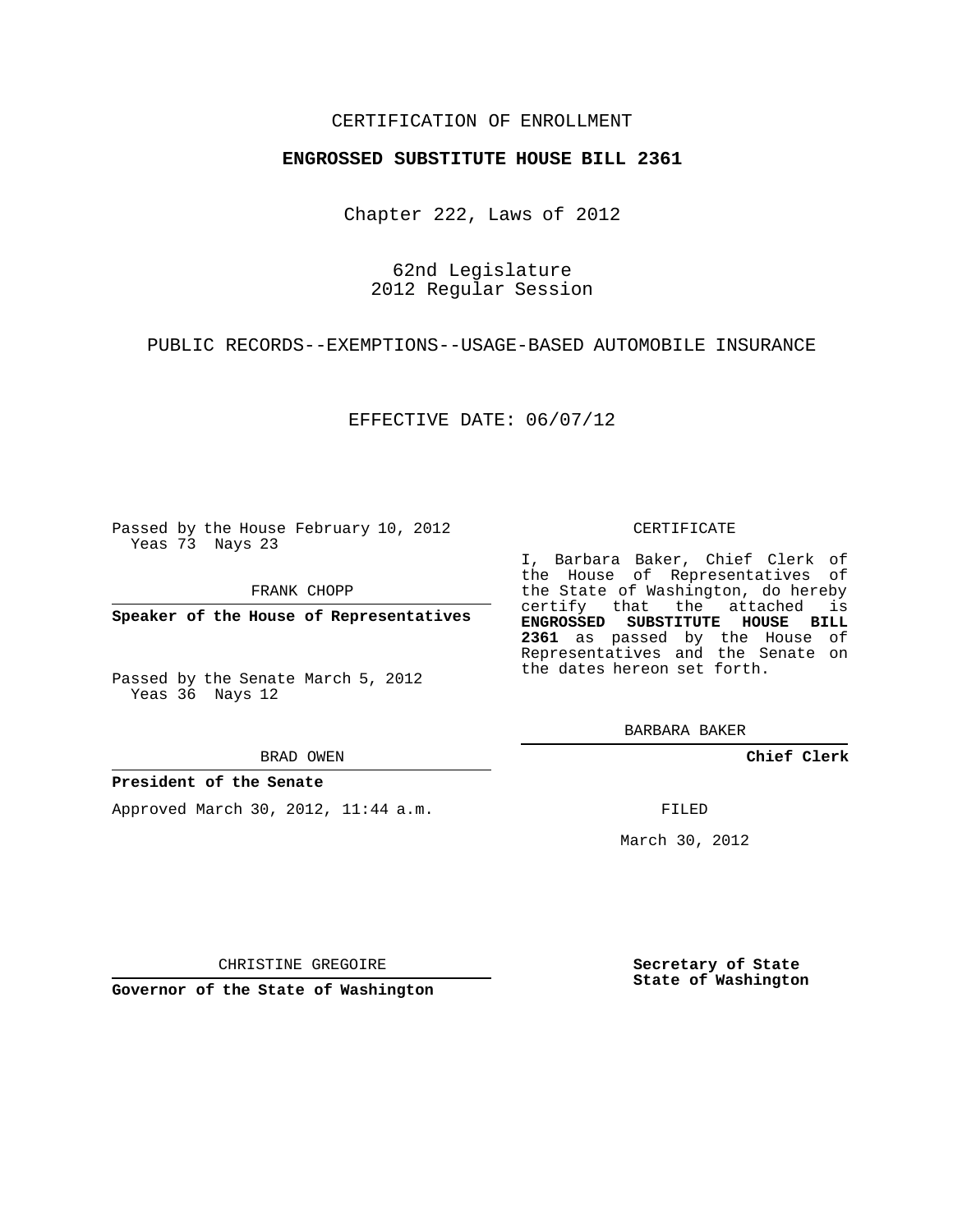# **ENGROSSED SUBSTITUTE HOUSE BILL 2361** \_\_\_\_\_\_\_\_\_\_\_\_\_\_\_\_\_\_\_\_\_\_\_\_\_\_\_\_\_\_\_\_\_\_\_\_\_\_\_\_\_\_\_\_\_

\_\_\_\_\_\_\_\_\_\_\_\_\_\_\_\_\_\_\_\_\_\_\_\_\_\_\_\_\_\_\_\_\_\_\_\_\_\_\_\_\_\_\_\_\_

Passed Legislature - 2012 Regular Session

## **State of Washington 62nd Legislature 2012 Regular Session**

**By** House Business & Financial Services (originally sponsored by Representatives Kirby, Bailey, Kelley, Parker, Rivers, Buys, Blake, Hurst, Condotta, and Pollet)

READ FIRST TIME 01/31/12.

 AN ACT Relating to usage-based automobile insurance and exempting certain usage-based insurance information from public inspection; amending RCW 48.19.040 and 42.56.400; and adding a new section to chapter 48.18 RCW.

BE IT ENACTED BY THE LEGISLATURE OF THE STATE OF WASHINGTON:

 **Sec. 1.** RCW 48.19.040 and 1994 c 131 s 8 are each amended to read as follows:

 (1) Every insurer or rating organization shall, before using, file with the commissioner every classifications manual, manual of rules and rates, rating plan, rating schedule, minimum rate, class rate, and rating rule, and every modification of any of the foregoing which it proposes. The insurer need not so file any rate on individually rated risks as described in subdivision (1) of RCW 48.19.030; except that any such specific rate made by a rating organization shall be filed.

 (2) Every such filing shall indicate the type and extent of the coverage contemplated and must be accompanied by sufficient information to permit the commissioner to determine whether it meets the requirements of this chapter. An insurer or rating organization shall offer in support of any filing: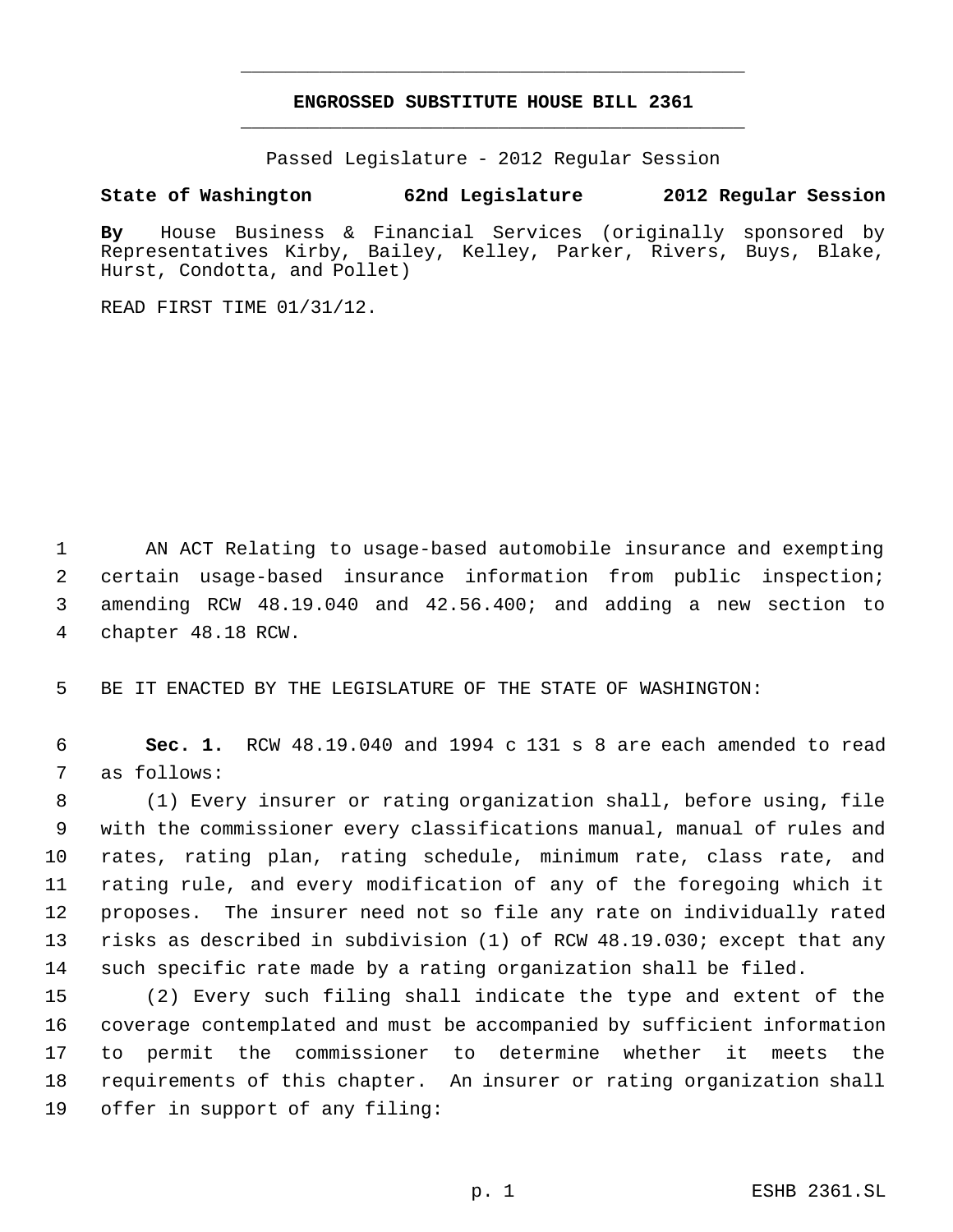(a) The experience or judgment of the insurer or rating organization making the filing;

 (b) An exhibit detailing the major elements of operating expense for the types of insurance affected by the filing;

 (c) An explanation of how investment income has been taken into account in the proposed rates; and

 (d) Any other information which the insurer or rating organization deems relevant.

 (3) If an insurer has insufficient loss experience to support its proposed rates, it may submit loss experience for similar exposures of other insurers or of a rating organization.

(4) Every such filing shall state its proposed effective date.

13  $(5)(a)$  A filing made pursuant to this chapter shall be exempt from the provisions of RCW 48.02.120(3). However, the filing and all supporting information accompanying it shall be open to public 16 inspection only after the filing becomes effective, except as provided 17 in (b) of this subsection.

18 (b) For the purpose of this section, "usage-based insurance" means 19 private passenger automobile coverage that uses data gathered from any recording device as defined in RCW 46.35.010, or a system, or business method that records and preserves data arising from the actual usage of 22 a motor vehicle to determine rates or premiums. Information in a 23 filing of usage-based insurance about the usage-based component of the 24 rate is confidential and must be withheld from public inspection.

 (6) Where a filing is required no insurer shall make or issue an insurance contract or policy except in accordance with its filing then in effect, except as is provided by RCW 48.19.090.

 **Sec. 2.** RCW 42.56.400 and 2011 c 188 s 21 are each amended to read as follows:

 The following information relating to insurance and financial institutions is exempt from disclosure under this chapter:

 (1) Records maintained by the board of industrial insurance appeals that are related to appeals of crime victims' compensation claims filed with the board under RCW 7.68.110;

 (2) Information obtained and exempted or withheld from public inspection by the health care authority under RCW 41.05.026, whether retained by the authority, transferred to another state purchased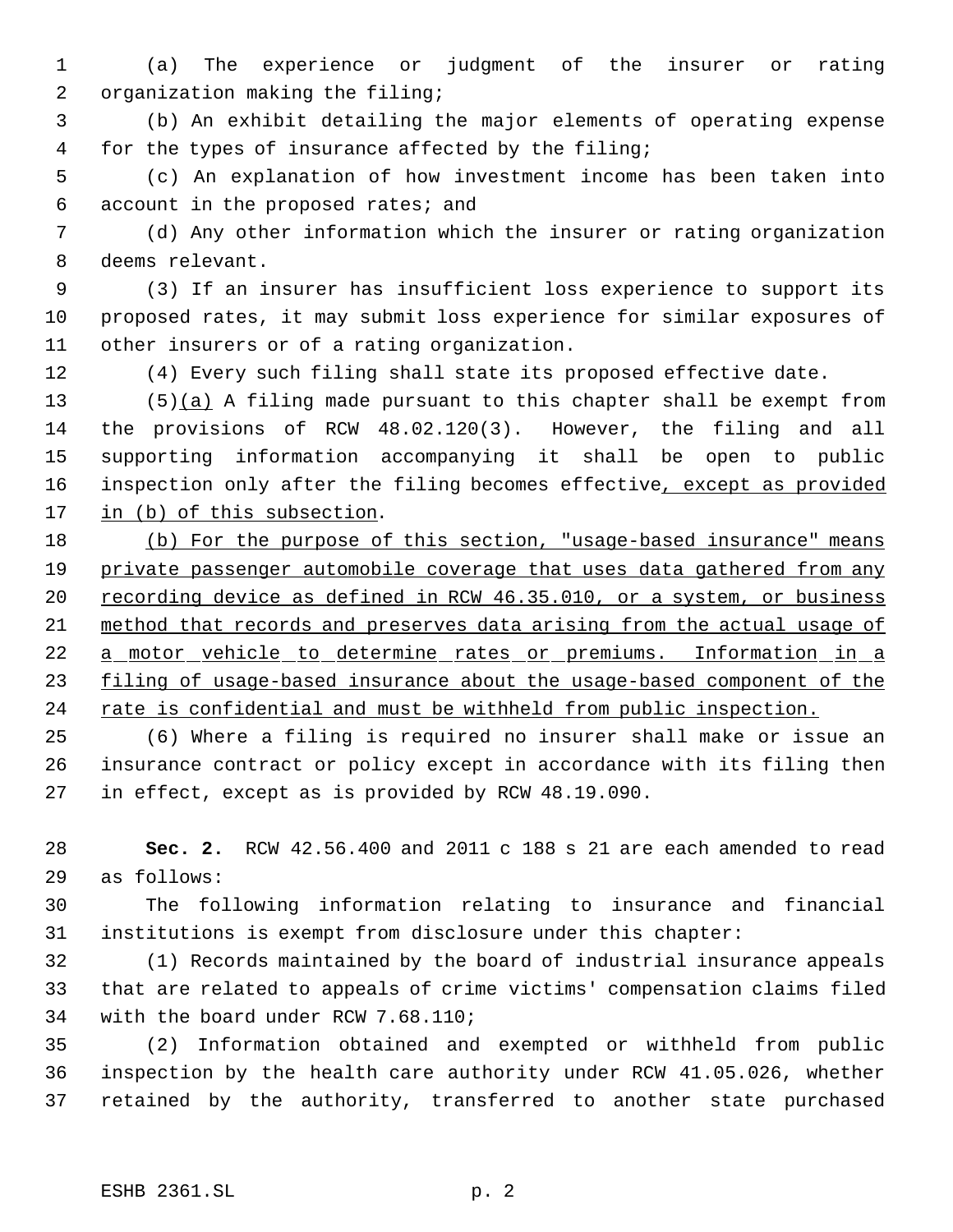health care program by the authority, or transferred by the authority to a technical review committee created to facilitate the development, acquisition, or implementation of state purchased health care under chapter 41.05 RCW;

 (3) The names and individual identification data of either all owners or all insureds, or both, received by the insurance commissioner under chapter 48.102 RCW;

(4) Information provided under RCW 48.30A.045 through 48.30A.060;

 (5) Information provided under RCW 48.05.510 through 48.05.535, 48.43.200 through 48.43.225, 48.44.530 through 48.44.555, and 48.46.600 through 48.46.625;

 (6) Examination reports and information obtained by the department of financial institutions from banks under RCW 30.04.075, from savings banks under RCW 32.04.220, from savings and loan associations under RCW 33.04.110, from credit unions under RCW 31.12.565, from check cashers and sellers under RCW 31.45.030(3), and from securities brokers and investment advisers under RCW 21.20.100, all of which is confidential and privileged information;

 (7) Information provided to the insurance commissioner under RCW 48.110.040(3);

 (8) Documents, materials, or information obtained by the insurance commissioner under RCW 48.02.065, all of which are confidential and privileged;

 (9) Confidential proprietary and trade secret information provided to the commissioner under RCW 48.31C.020 through 48.31C.050 and 48.31C.070;

 (10) Data filed under RCW 48.140.020, 48.140.030, 48.140.050, and 7.70.140 that, alone or in combination with any other data, may reveal the identity of a claimant, health care provider, health care facility, insuring entity, or self-insurer involved in a particular claim or a collection of claims. For the purposes of this subsection:

(a) "Claimant" has the same meaning as in RCW 48.140.010(2).

 (b) "Health care facility" has the same meaning as in RCW 48.140.010(6).

 (c) "Health care provider" has the same meaning as in RCW 48.140.010(7).

(d) "Insuring entity" has the same meaning as in RCW 48.140.010(8).

(e) "Self-insurer" has the same meaning as in RCW 48.140.010(11);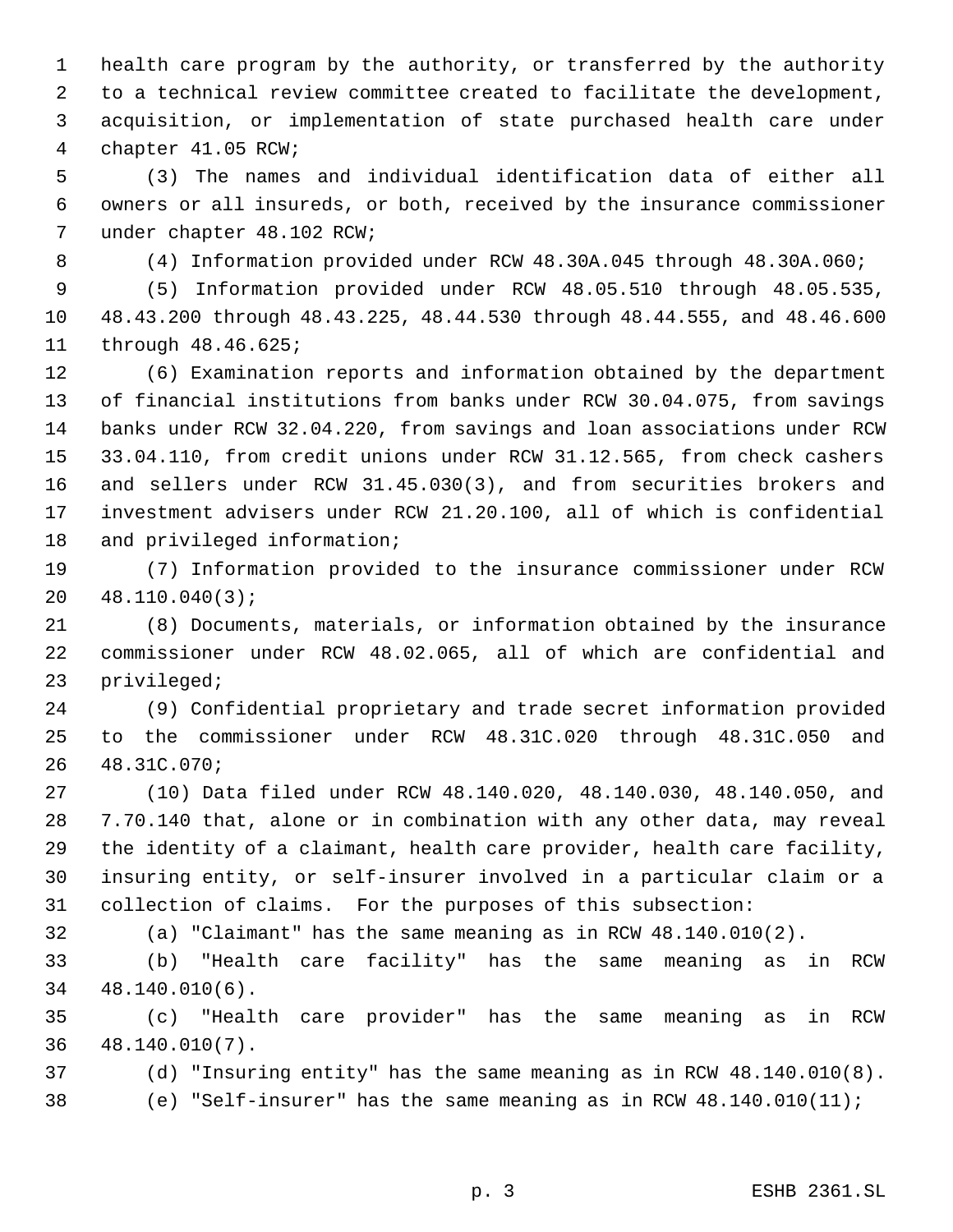- (11) Documents, materials, or information obtained by the insurance commissioner under RCW 48.135.060;
- (12) Documents, materials, or information obtained by the insurance commissioner under RCW 48.37.060;
- (13) Confidential and privileged documents obtained or produced by the insurance commissioner and identified in RCW 48.37.080;
- (14) Documents, materials, or information obtained by the insurance commissioner under RCW 48.37.140;
- (15) Documents, materials, or information obtained by the insurance commissioner under RCW 48.17.595;
- (16) Documents, materials, or information obtained by the insurance commissioner under RCW 48.102.051(1) and 48.102.140 (3) and (7)(a)(ii);
- (17) Documents, materials, or information obtained by the insurance commissioner in the commissioner's capacity as receiver under RCW 48.31.025 and 48.99.017, which are records under the jurisdiction and control of the receivership court. The commissioner is not required to search for, log, produce, or otherwise comply with the public records act for any records that the commissioner obtains under chapters 48.31 and 48.99 RCW in the commissioner's capacity as a receiver, except as 20 directed by the receivership court;
- (18) Documents, materials, or information obtained by the insurance 22 commissioner under RCW 48.13.151; ((and))
- (19) Data, information, and documents provided by a carrier 24 pursuant to section 1, chapter 172, Laws of 2010; and
- (20) Information in a filing of usage-based insurance about the usage-based component of the rate pursuant to RCW 48.19.040(5)(b).
- NEW SECTION. **Sec. 3.** A new section is added to chapter 48.18 RCW to read as follows:
- (1) For the purposes of this section, "usage-based insurance" has the same meaning as defined in RCW 48.19.040.
- 
- (2) Location data may not be collected without:
- (a) Disclosure to the insured that such information is being collected as required by RCW 46.35.020; and
- (b) The insured's consent.
- (3) Individually identifiable usage information retrieved from a recording device may only be used and/or retained:
- (a) For purposes of determining premiums; or